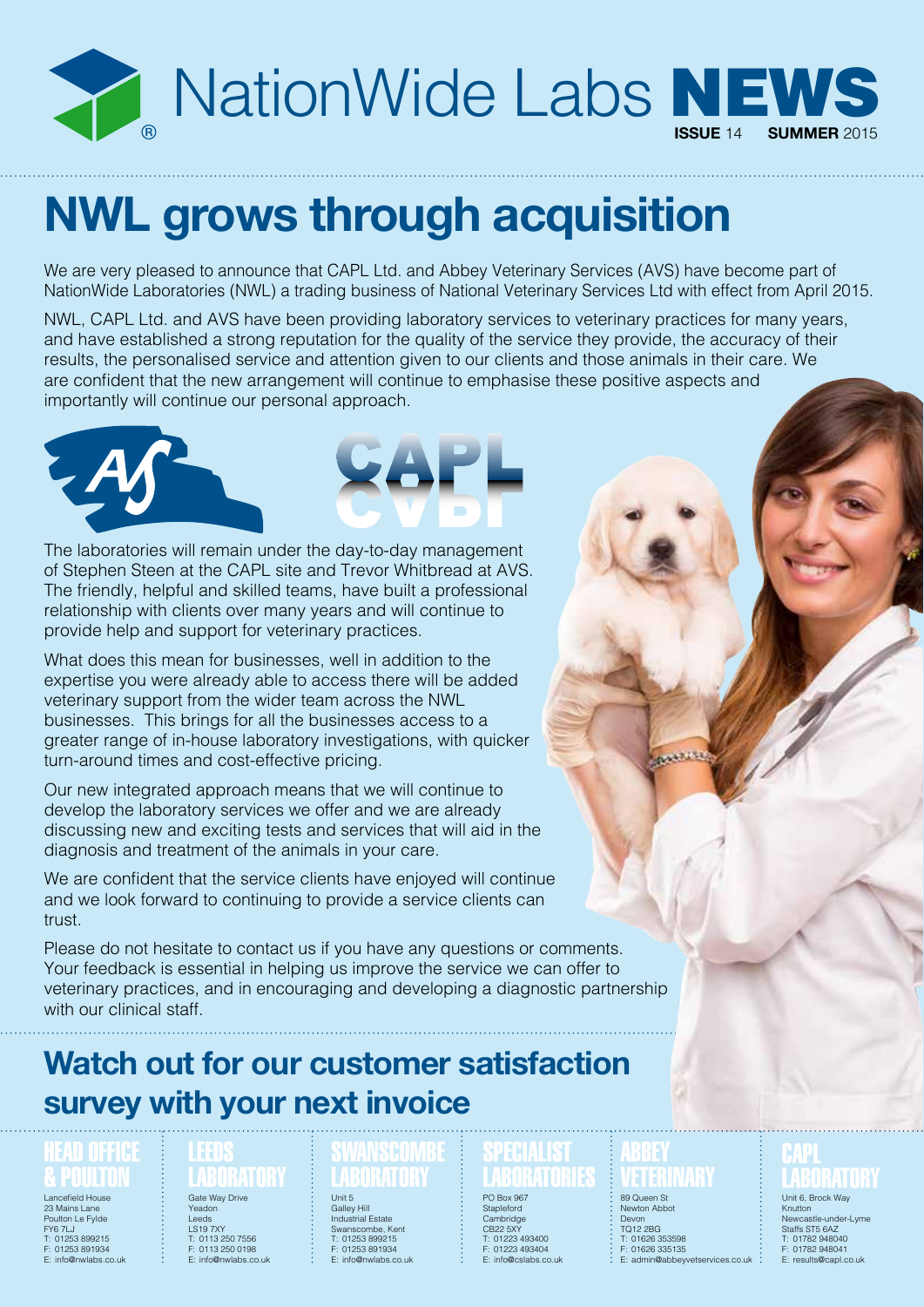

## **BSAVA**

What a fabulous BSAVA we had this year, we enjoyed the event despite as ever it being extremely tiring for the exhibitors. When working on the stand you are away from home from Wednesday morning to Sunday evening and the days are long from manning the stand, attending CPD, attending meetings, networking and the inevitable socialising and if you are at BVDSG that means some of your team are out from Monday afternoon to Sunday evening. This is a massive commitment by the business and the individuals so it really does need to be a worthwhile event.

We had a successful event meeting and speaking to over 600 people, and came away with 75 practices requiring further contact.



**We are pleased to announce our BSAVA 2015 lucky prize winner - Craig Ferguson from Market Vets who won the iPad mini.**



We launched our new in-clinic offerings from Oxford Science with the help of Ed and Tanya. The Genesis Haematology machine generated interest with it's extensive range of exotic species and 6 part diff. We also showcased our Fujifilm in-clinic machines and generated some good interest in the AU10 machine which provides T4, TSH & Cortisol in-house tests.

**We are continuing with new offers on our in-clinic equipment until the end of July so please call 01253 899215 to find out more.**

## Increase your in-clinic capability





**VET ABC+**



**AU10**



**Centurion Scientific Pro-Vet HE**





**PCR Analyser Oxford Science Phoenix & Genesis**

We know how important quick accurate testing is so we have selected the best independent in-clinic diagnostic kit to offer to you. All road tested in our own labs to give you the peace of mind that you can deliver from your practice professional reliable results time after time. Call 01253 899215 for more information.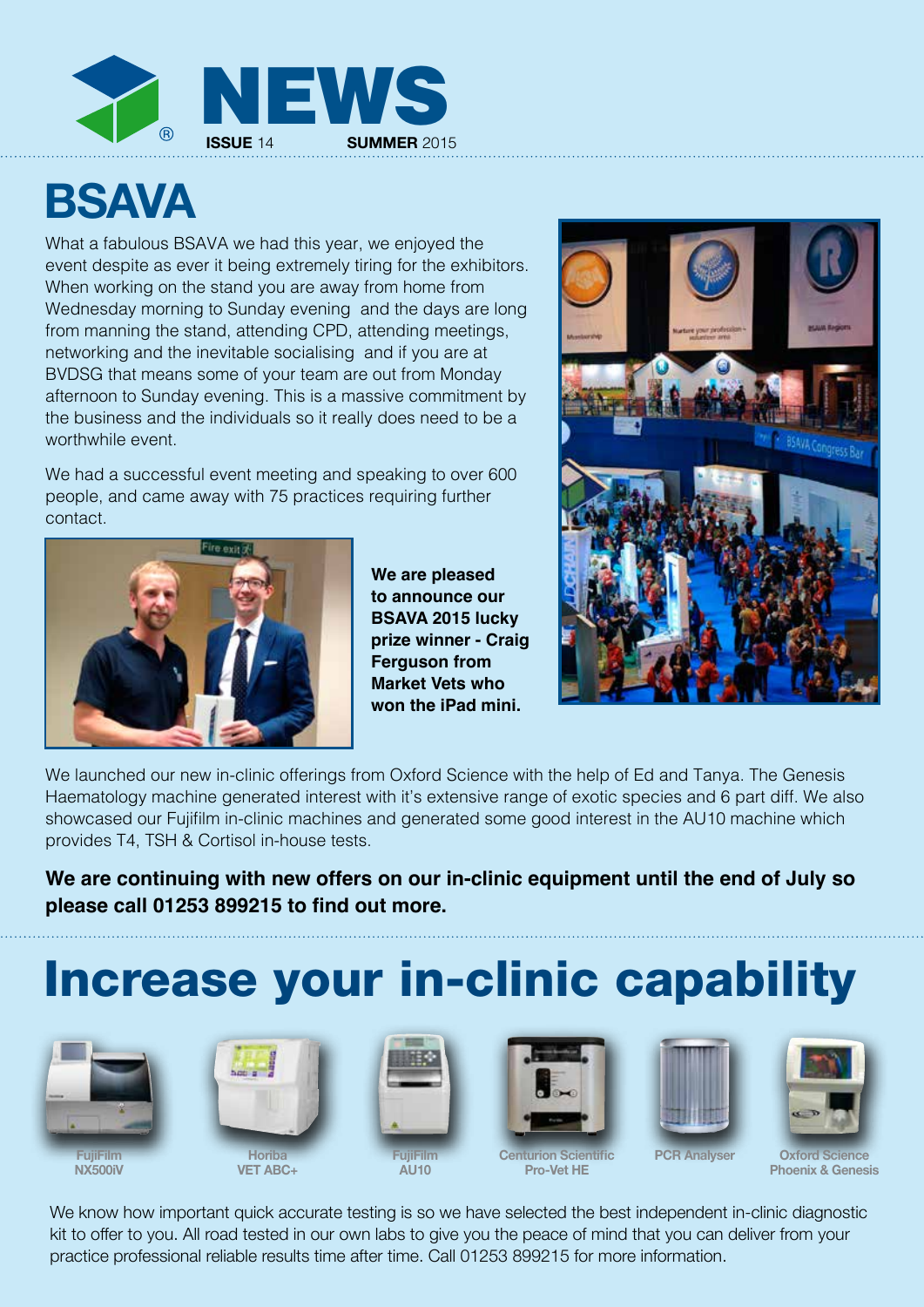

## Elephant Sensitive Progesterone and Faecal Progesterone Analysis

Introducing "Tarli", a little female asian elephant born at Woburn Safari Park in Bedford in September 2014. Tarli was helped into the world by careful monitoring of mother Damini's serum Progesterone on a daily basis and this helped the keepers at Woburn to predict the exact timing of Tarli's birth.



**Photo by kind permission of Woburn Safari Park**

NationWide's Specialist Laboratory is able to provide a daily "ultra-sensitive" progesterone service to zoos. We run an RIA Progesterone method which is adjusted to be "ultrasensitive" and is able to measure much lower levels than other instrument based assays.

Progesterone levels in female elephants drop to very low levels prior to partuition so the NationWide RIA Progesterone method was ideally suited.

We are also able to offer faecal progesterone assays to monitor cycling activity and to indicate pregnancy in a number of different wild animals. This is much easier for the keepers as it is as simple as collecting a faeces sample.



**For more information call 01223 493400**

If you cannot get any supplies of Synacthen to perform your ACTH stimulation tests, Dechra Veterinary Products Ltd have an alternative drug to Synacthen available on special prescription.

**Contact Dechra Veterinary Products by emailing technical@dechra.com and they will get back to you by return.**



**Photo by kind permission of Woburn Safari Park**

**Did you**

**know?**